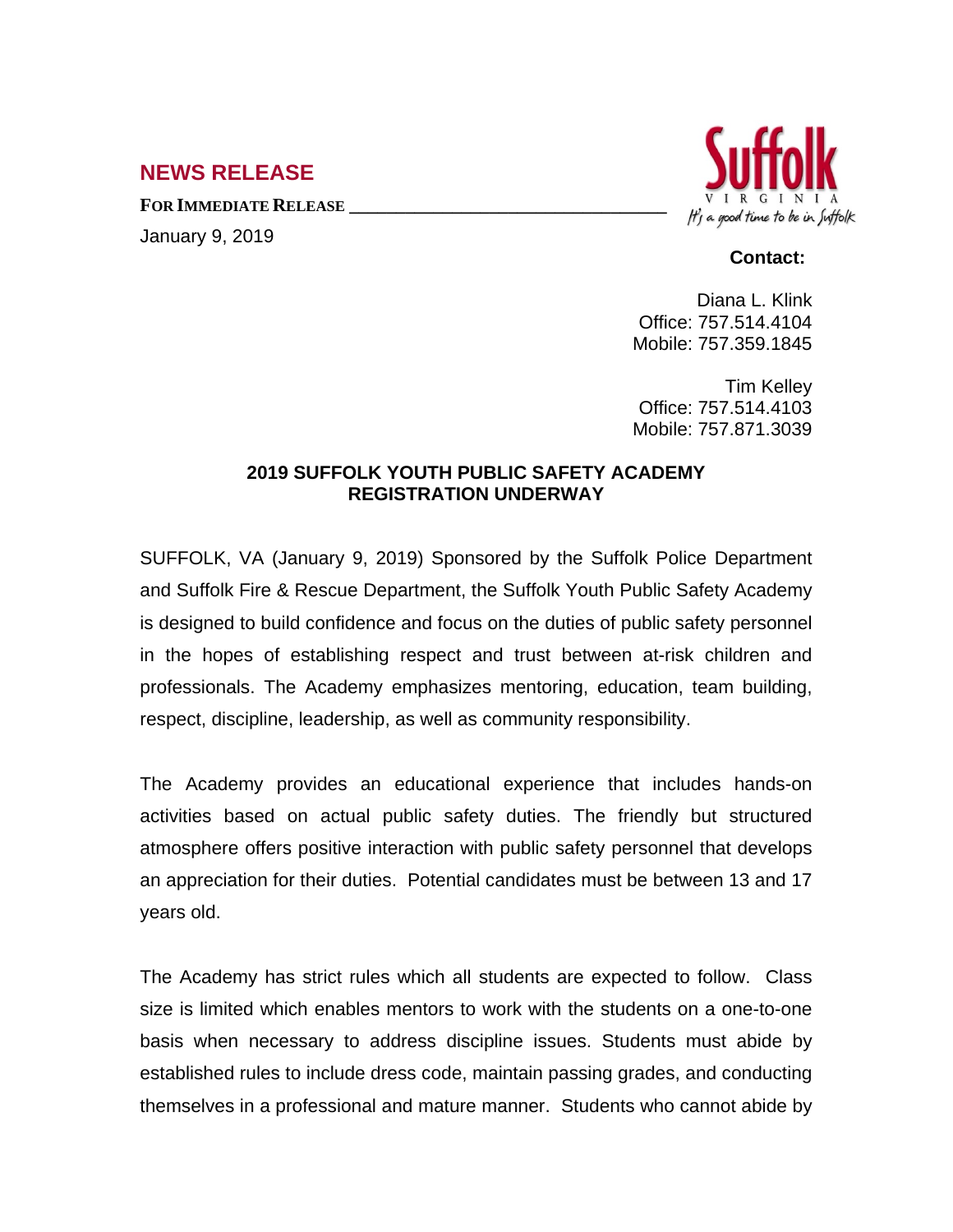the rules may be expelled from the Academy. Many of the students come with anger management problems, repeated runaway issues, minor criminal infractions, and minor suspensions from school. The goal of the mentors is to help students seek positive ways to handle their problems.

Classes are held every Tuesday and Thursday after school until 7 p.m. starting on Thursday, February 21, 2019 through the second week of May. Classes are held at Suffolk Fire & Rescue Station 6 located at 300 Kings Fork Road.

There are two mandatory Saturday field trips with the dates to be determined. Guardians are responsible for transportation to and from Station 6 on the Saturday events. Classes include a snack, meal, transportation to and from Station 6. Students are required to identify, design and participate in a community service project. Attendance to all classes/trips is mandatory. A Parent/Student Orientation session will be held on Tuesday, February 19, 2019 at 6 p.m. at Suffolk Fire & Rescue Station 6. A Graduation Ceremony will be held in Suffolk City Council Chamber on Tuesday, May 14, 2019 for students who successfully complete the course.

The Academy averages between 40 to 50 applicants with class size limited to 18 students. Applicants are screened and chosen by the mentors. A background check is completed by a Police Detective on all applicants. Applicants chosen will be notified by mail if they are accepted.

Mentors present at classes include a Fire Marshal and Fire Trainer, School Resource Officer and Supervisor, Family Service Detective and Western Community Service Board (WTCSB) Counselor. Instructors include Police Officers, Detectives, Fire Fighters, Forensic Unit, Commonwealth's Attorneys, ABC Agents, WTCSB counselors, etc. Classes include but are not limited to: Fire Safety, Positive Encounters with Public Safety, Police SWAT, Use of Fire Extinguishers, Gangs, Ladder Techniques, Fire Hoses, Forensics, Computer